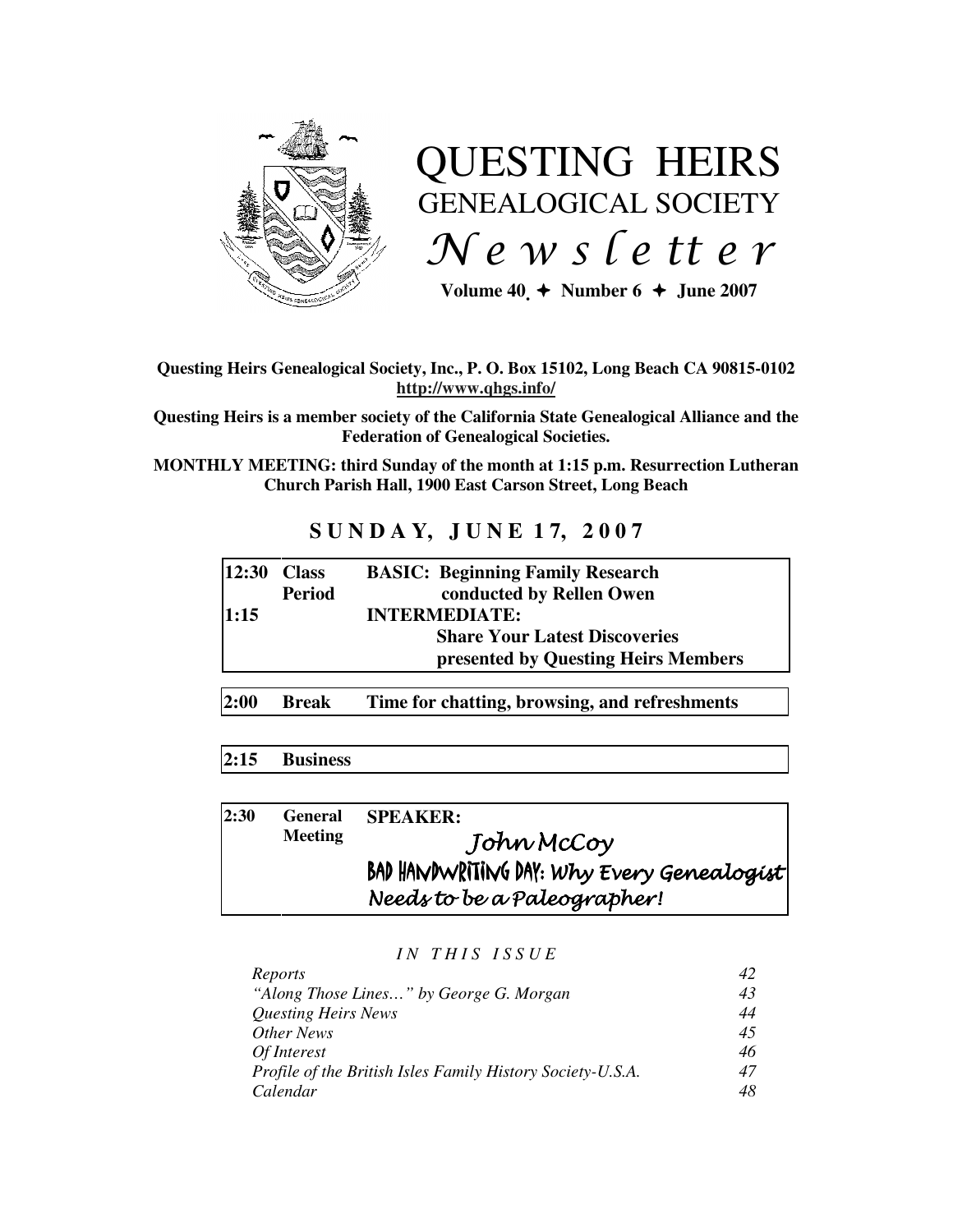*Page 42 + Ouesting Heirs Genealogical Society Newsletter, Volume 40, Number 6 + June 2007* 

## **J U N E M E E T I N G**

#### **INTERMEDIATE CLASS**

We'll use this class period for sharing your latest research breakthroughs. Have you finally broken through that "brick wall"? Have you found a new resource that sheds new light on your problem families? Has someone finally answered that query you posted years ago? We want to hear all about it! Presentations will be limited to 5 minutes so that everyone will have a chance to contribute. This is a great opportunity to get some practice in public speaking, before an audience of your friends at Questing Heirs. Contact John McCoy (RealMac@aol.com or 562-423-4962) if you will need to use the digital projector.

## **SPEAKER: JOHN McCOY**  BAD HANDWRITING DAY

Genealogists encounter all sorts of handwritten documents that are difficult to read. Paleography is the art of reading old handwriting. The principles of paleography are easy to grasp, and excellent tutorials can be found on the internet. The same principles apply to the problem of reading bad handwriting from all periods. The real work consists of studying enough samples of various handwriting styles to be able to read them fluently. We will present examples of English and American handwriting from a variety of sources and periods. Bring your own favorite examples of illegible genealogical documents that we can discuss during the program.

#### **R E F R E S H M E N T S Georgie (Peterson) LYONS (562) 432-4908**

Thanks to our May hosts: Hazele JOHNSON Linda RYAN Lucille STROHBEEN Cheryl TARDIF Our June hosts will be

| Cynthia DAY-ELLIOTT | John McCOY |
|---------------------|------------|
| Connie WILLIAMS     |            |

## **F I N A N C I A L R E P O R T David WERTS (562) 431-7790**

| April Income                    | 61.06      |
|---------------------------------|------------|
| <b>April Expenses</b>           | \$381.41   |
| <b>Operations Balance</b>       | \$2,442.05 |
| <b>Special Projects Balance</b> | 269.50     |

## **M E M B E R S H I P R E P O R T Jeanette (Marcus) JONES (562) 421-5610**

MAY MEETING ATTENDANCE Members: 31 Guests: 2

NEW MEMBER

Gary REID Individual 9/07

# RENEWAL

Malinda MANGOSA Individual 9/07

*Copyright* © *2007, Questing Heirs Genealogical Society, Inc.* 

*Permission to reprint original items from this publication is granted, provided that the reprint is used for non-commercial, educational purposes, and that the following notice appears at the end of the article: Previously published in Questing Heirs Genealogical Society Newsletter, Vol. 40, No. 6, June 2007.* 

*This newsletter is published monthly as a benefit for members of Questing Heirs; it is not meant to be sold. Those who are unable to attend our meetings but wish to subscribe to the newsletter may purchase a newsletter-only membership for \$12.00 a year. To join, please use the membership application on the outer cover of this newsletter.* 

All members are encouraged to submit articles for publication in our Newsletter. Upcoming deadlines are as follows: July submissions by June 24, 2007 August submissions by July 22, 2007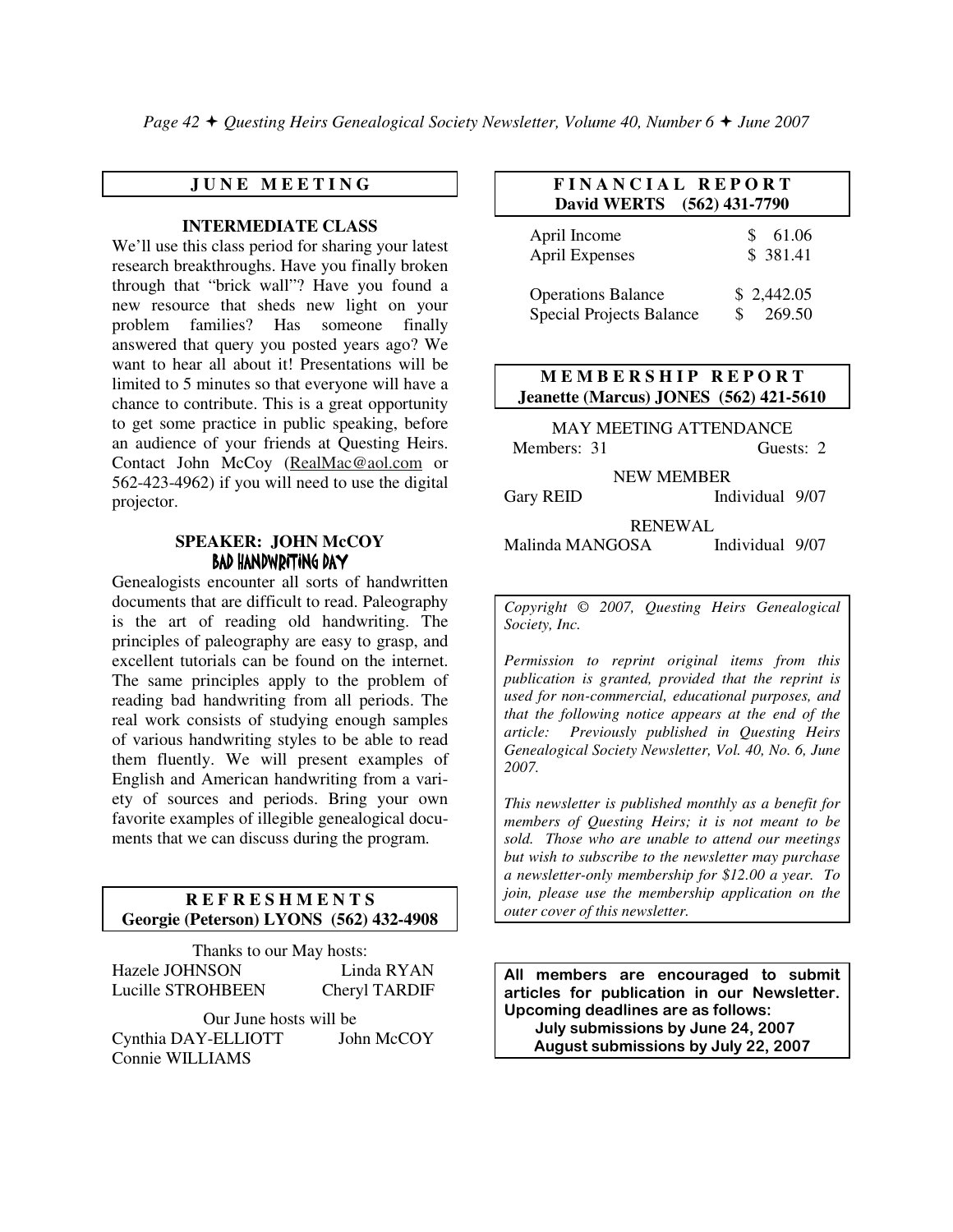## **"ALONG THOSE LINES…" by GEORGE G. MORGAN**

# **My Favorite Historical Map Books and Online Sites**

Every genealogist should be aware of and concentrate on history and geography in pursuit of his or her ancestral roots. I am so often asked at conferences, workshops, and in e-mail just what are the historical maps that I use in my research. I can break that into two categories: print and online. Let me share with you the list of my very favorite resources!

## **Print Resources**

Books are essential resources for me. A contemporary world atlas is an important addition to your library. When researching in the United States, I use two books:

Thorndale, William and William Dollarhide. *Map Guide to the U.S. Federal Censuses, 1790- 1920*. Baltimore: Genealogical Publishing Co. 2000. (Paperback)

(I use this in conjunction with the *Ancestry Red Book*, edited by Alice Eicholz, published by Ancestry Publishing in its  $3<sup>rd</sup>$  edition in 2005.)

Bahn, Gilbert S. *American Place Names of Long Ago.* Baltimore: Genealogical Publishing Co. 1998.

When working on my English research, I use two books:

Humphery-Smith, Cecil R. *The Phillimore Atlas & Index of Parish Registers*. 3rd edition. Chichester, West Sussex, England: Phillimore & Co. Ltd. 2003.

Smith, Frank, compiler. *A Genealogical Gazetteer of England*. Baltimore: Genealogical Publishing Co. 2002.

## **My Favorite Online Historical Map Sites**

There are many, many great map sites on the Internet. Whatever you do, don't overlook those that are accessible through electronic databases at and remotely from your local public library. When you have exhausted those, try these Internet Web sites.

- 1895 U.S. Atlas at http://www.livgenmi. com/1895
- American Geographical Society Digital Map Collection at http://www.uwm.edu/ Libraries/digilib/maps/index.html
- Broer Map Library at http://www. broermapsonline.org
- David Rumsey Historical Map Collection at http://www.davidrumsey.com
- Federation of East European Family History Societies Map Room at http:// feefhs.org/maps/INDEXMAP.HTML
- Library of Congress: American Memory Map Collection at http://lcweb2.loc.gov/ ammem/gmdhtml/gmdhome.html
- Library of Congress: American Memory Railroad Maps Collection at http:// lcweb2.loc.gov/ammem/gmdhtml/rrhtml /rrhome.html
- National Geographic MapMachine at http://plasma.nationalgeographic.com/ mapmachine
- Odden's Bookmarks at http://oddens.geog.uu.nl/index.php
- Perry-Castañeda Library Map Collection – University of Texas at Austin Library Online at http://www.lib.utexas.edu/ maps/index.html
- USGS Geographic Names Information Server at http://geonames.usgs.gov/ redirect.html

In addition, use your favorite browser and type in the name of the place you want to research and the term "historical map" (in quotation marks). For example, type:

prussia "historical map"

"south carolina" "historical map" You will be pleased to discover the map links to maps on many, many Web sites.

Continued on page 44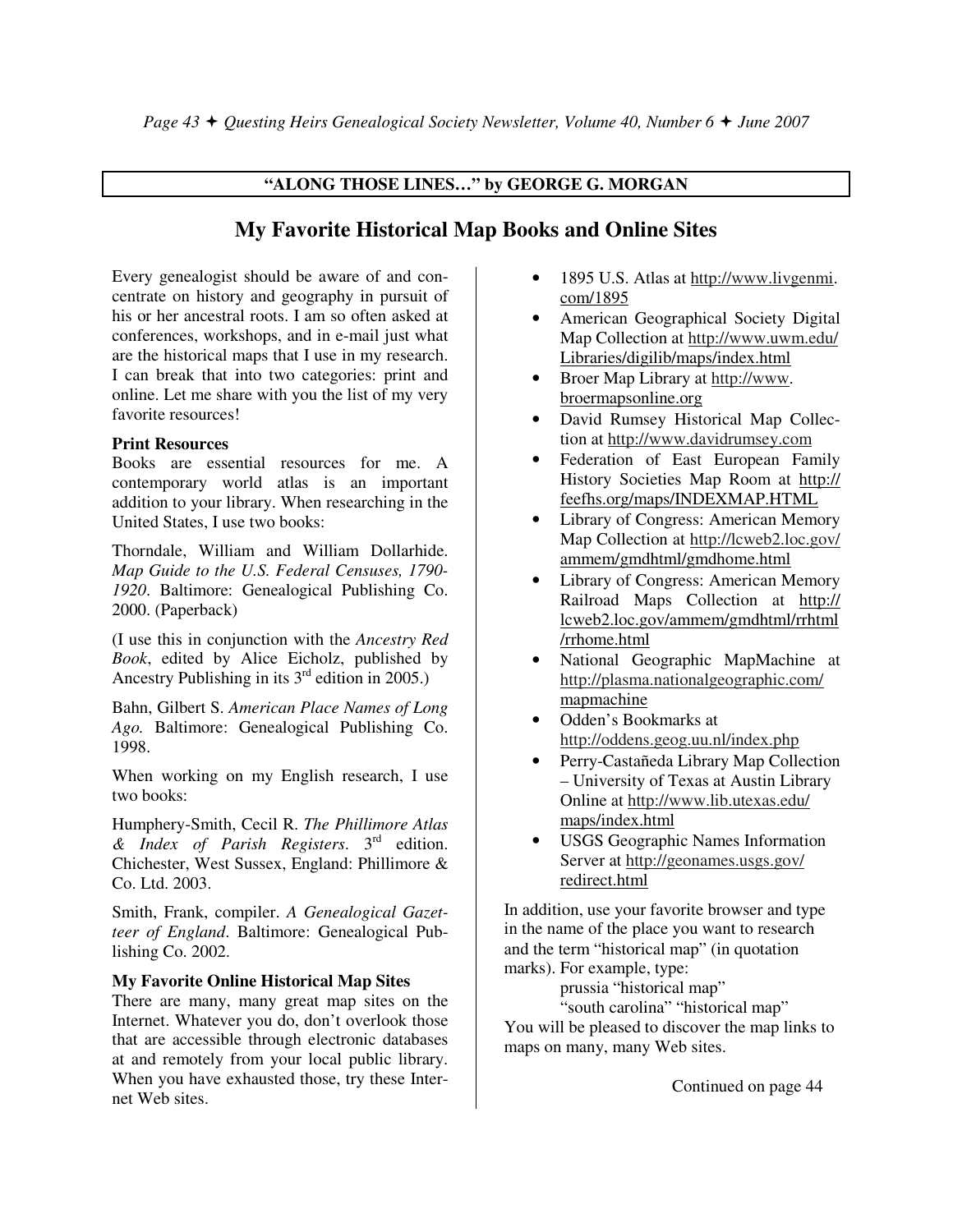## **QUESTING HEIRS NEWS**

## **PRESIDENT'S MESSAGE**

Well, folks, we are halfway into our year, and we are doing very well! We have a great board of officers doing a wonderful job!

Hope to see you at the Jamboree in Burbank this month. We will have a professional display for Questing Heirs where we will sell George G. Morgan's books! Have you put your order in yet?

We are working with Long Beach's Main Library by placing our newsletters on the shelves and evaluating the genealogy collection. Mary Smith and Pat Miller are donating material and books to our collection. Plus we are getting books from our late member, Tom Billinghurst. We have the use of some storage space from Cynthia Day-Elliott. Now we need a truck to move the boxes, a bookcase and a file cabinet. **CAN ANYONE HELP?**

Rellen Owen, John McCoy and I are talking about teaching Beginning Genealogy to a larger, public venue. More details later.

So keep informed by coming to our meetings and other activities!

Liz

## **AN EVENING WITH THE GENEALOGY GUYS**

Questing Heirs is hosting a special event on Sunday evening, June 10, beginning at 6:00 p.m. at the China Buffet, 4074 Hardwick Street in Lakewood. (Hardwick is located west of Lakewood Blvd. between Del Amo and Candlewood—west of the Lakewood Center Mall.)

The cost for dinner is \$10.99 plus tax per person, seniors (65 and older) \$9.89 plus tax.

George G. Morgan and Drew Smith will answer general genealogy questions submitted in advance. E-mail your questions to Loran Bures.

Also, so we can have a head count, please RSVP to Loran or Liz Myers. See the blue page for their contact information.

 **"Along Those Lines…"** cont'd. from p. 43

## **Five Steps for Using Maps in Your Research**

A simple but effective methodology for using maps in your research entails a comparison of contemporary and historical maps, and conducting other historical research about the location in question. There are five steps you can use to accomplish this.

- 1. Determine where your ancestor lived at a specific time. You can do this through the use of census records, land and property documents and their descriptions, tax bills, voting precinct/polling maps, and other sources.
- 2. Locate that place on a current (contemporary) map or atlas. Determine the current county, province, parish, canton, or other such geopolitical area. Make careful observations and note the positions of administrative boundaries, surrounding towns, cities, rivers and shorelines, mountains, and any other natural features.
- 3. If you cannot find the place name of the location where your ancestor lived, consult a gazetteer (also known as a place name dictionary). If you cannot locate the place name, make contact with a state library or archive, or with the Library of Congress to request assistance in determining where the place was located.
- 4. Locate a historical map from the time period when your ancestor lived in the area. Carefully compare the current and historical maps, the towns, cities, and natural physical features of the area on both maps. Then, try to pinpoint where your ancestor lived and that location's relationship to the historical boundary lines. Ancestry's "Red Book" is great for this in the United States and other similar books will help you determine exact dates of boundary changes.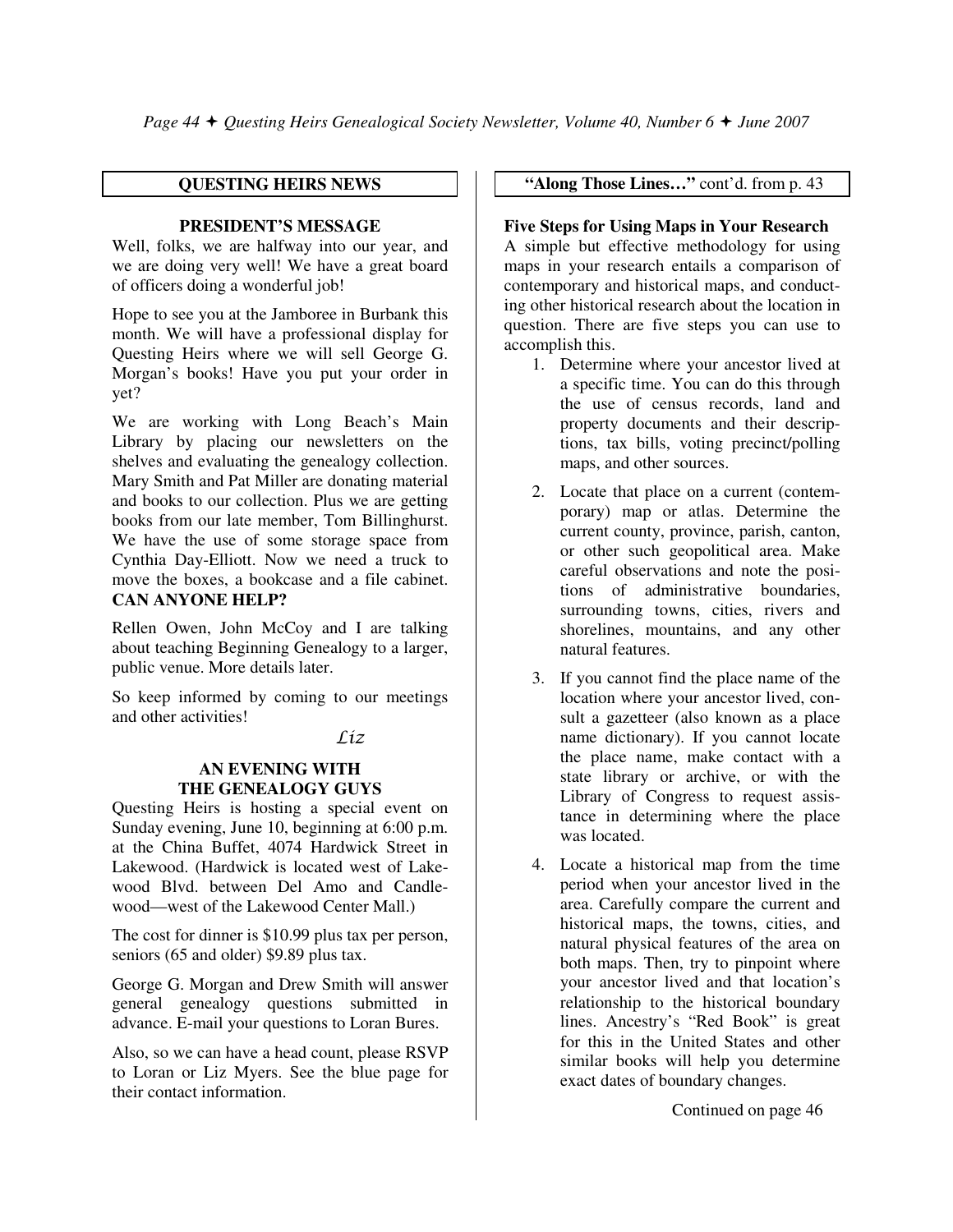## **O T H E R N E W S**

## **NEW FamilySearch PROGRAM**

"FamilySearch [historically known as the Genealogical Society of Utah] announced today [May 14] its Records Access program to increase public access to massive genealogy collections world-wide. For the first time ever, FamilySearch will provide free services to archives and other records custodians who wish to digitize, index, publish, and preserve their collections. The program expands Family Search's previously announced decision to digitize and provide online access to over 2 million rolls of copyrighted microfilm preserved in the Granite Mountain Records Vault. A key component of the program allows FamilySearch and archives to team with genealogy websites to provide unprecedented access to microfilm in the vault. The combined results ensure a flood of new record indexes and images online at www.FamilySearch.org and affiliated websites.

"The plan combines the assets and experience of the Genealogical Society of Utah with the stateof-the-art technology resources of Family Search—all under the single brand name of FamilySearch. The Records Access program allows records custodians to publish their data online by themselves or with the assistance of FamilySearch or affiliate genealogical websites and historical societies…

"Working with the records custodians, Family Search can leverage its extensive microfilm and growing digital image collection to create digital images for affiliate genealogical websites at a fraction of the cost. The affiliate genealogy organization will create indices of the digital images and then publish the images and the indices on its own website, the archive's website, or a jointly published site. A copy of the index will also be made available for free on the popular FamilySearch website, which will help drive traffic to record images on the custodians' or affiliates' sites. Full free access to both the indices and images will be provided to family history centers, FamilySearch managed

facilities, and the archives. If the record custodian seeks revenue to sustain operations, a small fee may be required to access images outside FamilySearch managed facilities or the archive."

*The preceding was extracted from an article by Dick Eastman published in his Online Genealogy Newsletter of 14 May 2007. The entire article may be found at http://blog.eogn.com. Copyright 2007 by Richard W. Eastman.* 

The following organizations have already agreed to partner with FamilySearch.

- Godfrey Memorial Library's online services will be available to Family History Center patrons, and the Library will greatly increase public awareness of its services.
- Footnote.com and FamilySearch will begin by combining resources to digitize and make available some 3 million U.S. Revolutionary War Pension files in their entirety.
- > The Statue of Liberty-Ellis Island Foundation, Inc., World Vital Records, Inc., and FamilySearch will make the Ellis Island passenger arrival records freely available to www.worldvitalrecords.com and www.familylink.com websites.
- ▶ WorldVitalRecords.com is providing its vast collection of genealogical materials including vital, land, immigration and military records; newspapers; international databases; and a collection of reference material to FamilySearch.
- > Heritage Quest/Pro Quest will make its databases available to 1,400 family history centers in North America. Check with your FHC to see if it provides this service.
- > Kindred Konnections has pedigrees maintained by individual patrons, as well as birth, marriage, death and census databases available for searching.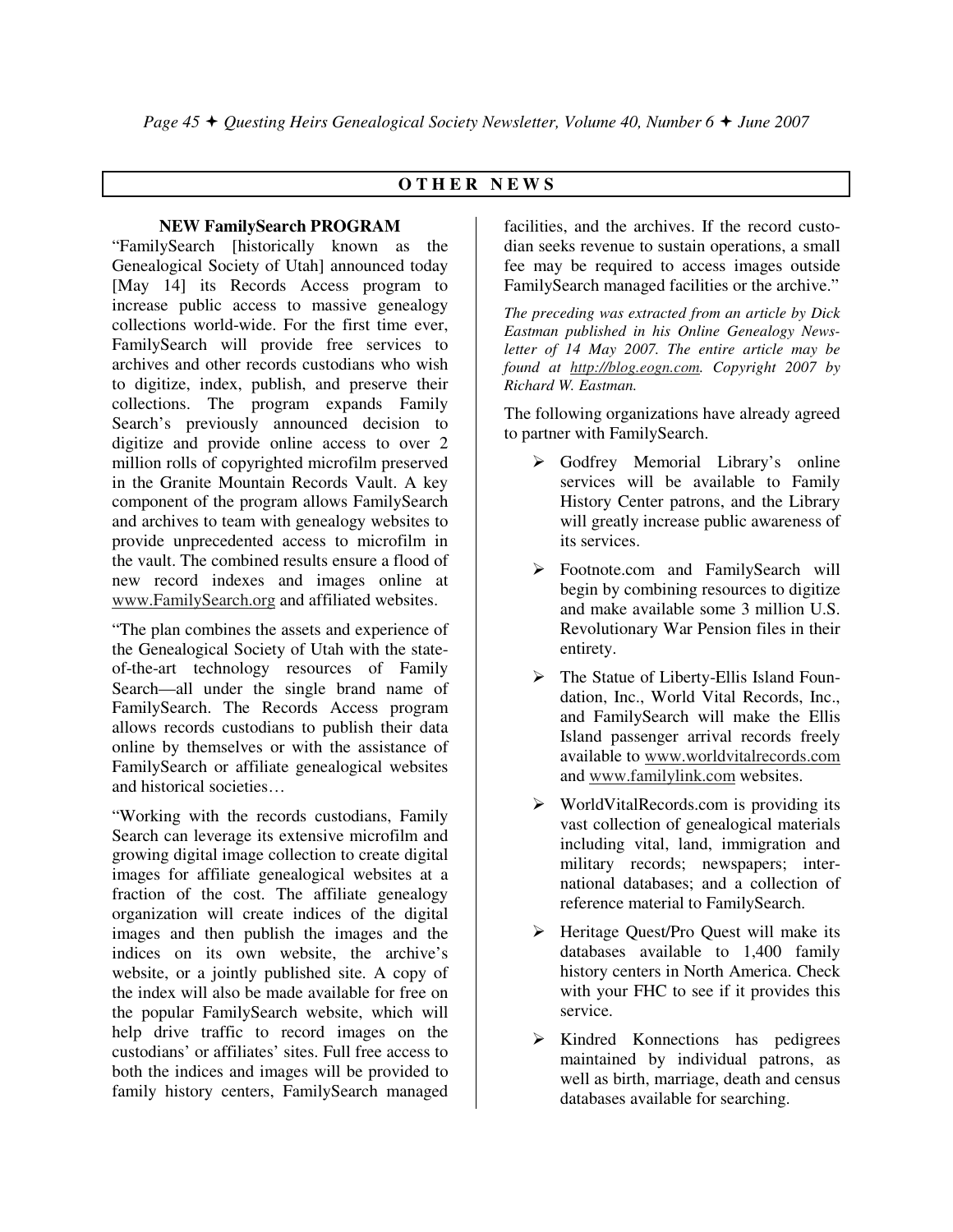## **O F I N T E R E S T**

## **ORANGE COUNTY FAIR GENEALOGY BOOTH**

The award winning and very popular genealogy booth will be back again this year at the Orange County Fair in Costa Mesa from July 13 to August 5. Fairgoers come from Orange County and the surrounding four counties. Those who are interested in learning more about their "roots" receive information about how and where to attend genealogy meetings, find resources and libraries in the area, and get assistance from knowledgeable researchers.

Sponsors of the booth are asking for volunteers from the major genealogy groups in Southern California to assist in staffing the booth during the run of the fair. A general knowledge of genealogy is all that is needed, since most of the people who stop at the booth are looking for basic information. Staff is there essentially to hand out resource materials and answer general questions, not to act as a genealogy tutor or assist people in their research. The reward is being able to see others getting excited about something we all already acknowledge as a passion! Many of last years' volunteers mentioned how much fun they had staffing the booth, meeting people and sharing their knowledge.

Volunteers work a four or four and one-half hour shift and have the rest of the day to enjoy the fair. Free parking and fair entry are provided for each day a volunteer works at the booth. A free shuttle is provided between the volunteer parking lot and the fairgrounds. The fair is open from 10 a.m. to 12 midnight on Saturday and Sunday, and from 12 noon to 12 midnight on Tuesday, Wednesday, Thursday and Friday. The theme of the fair this year is "Cowabunga! The Year of the Herefords, Surfers and Sand." The genealogy booth theme is "Cowabunga! Catch the Wave of Family History."

Each participating genealogy society will have the opportunity for free advertising by displaying a banner at the booth and/or providing

handout materials about their group's meetings and activities. This is a great opportunity to reach thousands of people with little cost to each society

**Help spread the word about how much fun**  family history can be! Questions? Or to volunteer now, please contact Norma Keating: normakeating@earthlink.net or 714-319-5994

The shifts are as follows: Tuesday thru Friday First shift: 11:45 a.m. to 4:00 p.m. Second shift: 3:45 p.m. to 7:30 p.m. Third shift: 7:15 p.m. to 11:00 p.m.

Saturday and Sunday First shift: 9:45 a.m. to 2:30 p.m. Second shift: 2:15 p.m. to 6:45 p.m. Third shift: 6:30 p.m. to 11:00 p.m.

 $\star$  $\bm{\bm{\downarrow}}$  $\overrightarrow{ }$  $\bigstar$  $\star$  $\overrightarrow{ }$ 

**"Along Those Lines…"** cont'd. from page 44

5. Finally, determine what government entity was in power and issuing official documents at the time your ancestors lived there. Also try to determine what religious institutions were active in the area at the time. These are the entities you will contact to try to trace records of your ancestors.

It's a simple methodology in theory. You will, of course, need to learn more about the history and geography of the area in the process. This, too, will make you more knowledgeable about your ancestors' lives and times.

Happy Hunting!

# George

*© 2007 Copyright George G. Morgan All rights reserved.* 

The past is a source of knowledge, and the future is a source of hope. Love of the past implies faith in the future. Stephen Ambrose, 1936-2002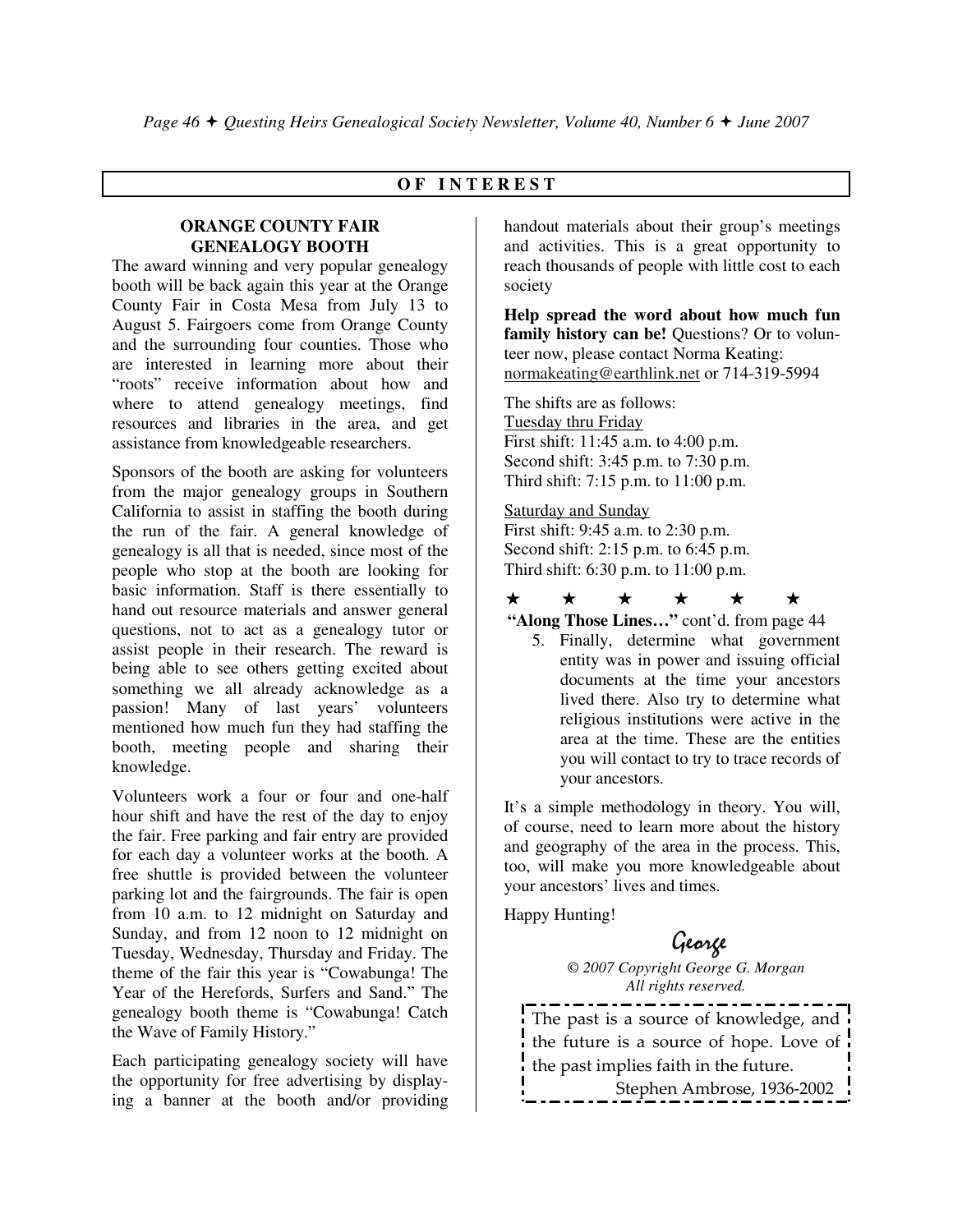## **PROFILE OF THE BRITISH ISLES FAMILY HISTORY SOCIETY – U.S.A.**



#### **British Isles Family History Society – U.S.A.**

Mailing Address: 2531 Sawtelle Blvd., PMB 134 Los Angeles, CA 90064-3124 Website:

 http://www.rootsweb.com/~bifhsusa Dues: \$25 annually (individual membership) Meetings: Monthly (except December and seminar month),  $4<sup>th</sup>$  Sunday, 1:00PM, at: L.A. Regional Family History Center 10741 Santa Monica Blvd. Los Angeles, CA 90025-4799 (310) 474-9990

The British Isles Family History Society-U.S.A., a non-profit educational organization, was founded in 1988. Its purposes are to

- promote an interest in family history relating to ancestry in England, Ireland, Scotland, Wales, the Channel Islands, and the Isle of Man;
- encourage and educate through publications, lectures, consultations, etc.;
- maintain a collection of British Isles family history materials for research use; and
- facilitate the acquisition and exchange of family history research information.

BIFHS-USA is a member of the Federation of Family History Societies (FFHS) and the Federation of Genealogical Societies (FGS).

#### **Publications**

The society publishes a bi-monthly newsletter and bi-annual journal. Newsletters contain a calendar of local, national, and international events; information about our programs and seminars; society news; brief book reviews; and the latest research tips. Journals contain informative articles on connecting your immigrant ancestor to the British Isles; English, Irish, Scottish, and Welsh research sources and record repositories; book reviews; and member queries. The journal is exchanged with societies worldwide.

#### **Research Collection**

The Society's collection of British and Irish research materials is housed at the Los Angeles Regional Family History Center (LARFHC). BIFHS-USA regularly acquires books, microfilm, and microfiche to augment the collection. Also included are journals from societies around the world, the tables of contents of which are available on the Society's website.

### **Meetings**

Monthly meetings feature guest lecturers, study group workshops, and the opportunity to do personal research. Members and non-members are welcome.

#### **Study Groups**

English, Irish, Scottish, Welsh and Colonial Connections Study Group leaders hold periodic workshops focusing on research and history.

#### **Annual Seminar**

An annual seminar, typically held in summer, features speakers highly respected in the field.

## **Surname Register**

The surname register is a list of members' interests, giving names, places and dates of people researched as well as submitters' contact information. Updates are published in the journal; the cumulative list is published on the society's website.

#### **Membership**

Renewable annually, membership is open to individuals, families, or institutions. Individual and family life memberships are also available.